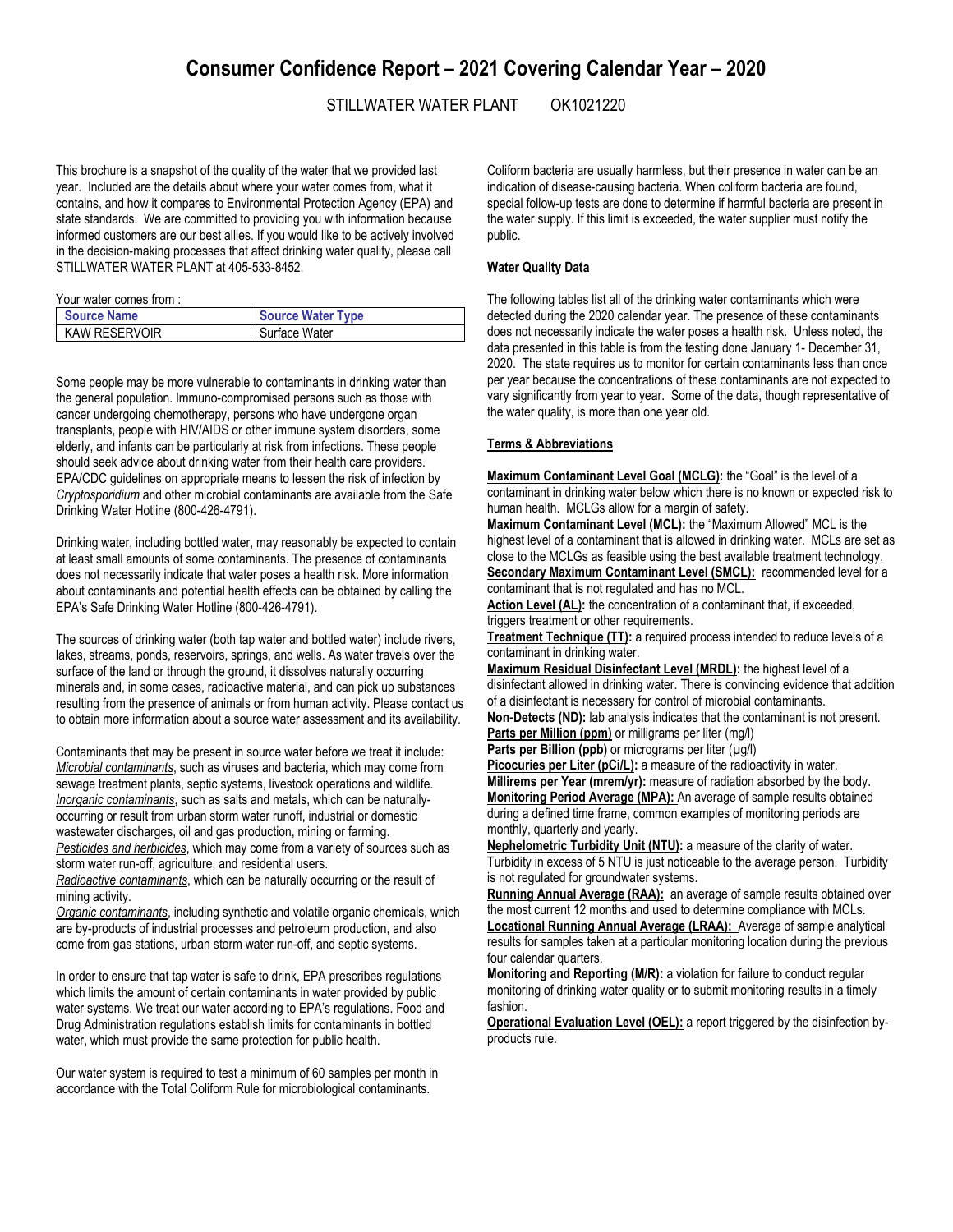### **Testing Results for: STILLWATER WATER PLANT**

#### **Please Note: Because of sampling schedules, results may be older than 1 year**

| Microbiological          | Result                                                                  | <b>MCL</b>                           | <b>MCLG</b> | <b>Typical Source</b>                   |
|--------------------------|-------------------------------------------------------------------------|--------------------------------------|-------------|-----------------------------------------|
| 'TCR)<br><b>COLIFORM</b> | . 3.33% of<br>in the month of<br>∶July.<br>samples returned as positive | l rıggeı<br>l echnique<br>' reatment |             | Naturally present in the<br>environment |

| <b>Regulated Contaminants</b> | <b>Collection</b><br>Date | <b>Highest</b><br>Value | Range<br>(low/high) | Unit | <b>MCL</b> | <b>MCLG</b> | <b>Typical Source</b>                                                                           |
|-------------------------------|---------------------------|-------------------------|---------------------|------|------------|-------------|-------------------------------------------------------------------------------------------------|
| <b>BARIUM</b>                 | 2/3/2020                  | 0.066                   | 0.066               | ppm  | 2          |             | Discharge of drilling wastes; Discharge from<br>metal refineries; Erosion of natural deposits.  |
| <b>BROMATE</b>                | 1/6/2020                  | 6.29                    | $0 - 6.29$          | ppb  | 10         |             | By-product of drinking water chlorination                                                       |
| <b>FLUORIDE</b>               | 12/1/2020                 | 0.68                    | $0.2 - 0.68$        | ppm  | 4          |             | Natural deposits; Water additive which<br>promotes strong teeth.                                |
| <b>NITRATE</b>                | 2/3/2020                  | .455                    | .455                | ppm  | 10         | 10          | Runoff from fertilizer use; Leaching from septic<br>tanks, sewage; Erosion of natural deposits. |
| NITRATE-NITRITE               | 2/3/2020                  | l.455                   | .455                | ppm  | 10         | 10          | Runoff from fertilizer use; Leaching from septic<br>tanks, sewage; Erosion of natural deposits. |

| <b>Disinfection Byproducts</b> | <b>Monitoring</b><br>Period | <b>Highest</b><br><b>RAA</b> | Range<br>(low/high) | Unit | MCL | <b>MCLG</b> | <b>Typical Source</b>                     |
|--------------------------------|-----------------------------|------------------------------|---------------------|------|-----|-------------|-------------------------------------------|
| TOTAL HALOACETIC ACIDS (HAA5)  | 2020                        | η,<br>ັ                      | $0 - 32.2$          | ppp  | 60  |             | By-product of drinking water disinfection |
| <b>TTHM</b>                    | 2020                        | $\sim$                       | $23.9 - 28.3$       | ppp  | 80  |             | By-product of drinking water disinfection |

| <b>Lead and Copper</b> | <b>Monitoring</b><br>Period | 90 <sup>th</sup><br>Percentile | Range<br>(low/high) | Unit | <b>AL</b> | <b>Sites</b><br>Over AL | <b>Typical Source</b>                                                                                         |
|------------------------|-----------------------------|--------------------------------|---------------------|------|-----------|-------------------------|---------------------------------------------------------------------------------------------------------------|
| COPPER. FREE           | 2020                        | 0.033                          | $0 - 0.077$         | ppm  | ں. ا      |                         | Corrosion of household plumbing systems;<br>Erosion of natural deposits; Leaching from wood<br>preservatives. |

If present, elevated levels of lead can cause serious health problems, especially for pregnant women and young children. Lead in drinking water is primarily from materials and components associated with service lines and home plumbing. Your water system is responsible for providing high quality drinking water, but cannot control the variety of materials used in plumbing components. When your water has been sitting for several hours, you can minimize the potential for lead exposure by flushing your tap for 30 seconds to 2 minutes before using water for drinking or cooking. If you are concerned about lead in your water, you may wish to have your water tested. Information on lead in drinking water, testing methods, and steps you can take to minimize exposure is available from the Safe Drinking Water Hotline or a[t http://www.epa.gov/safewater/lead.](http://www.epa.gov/safewater/lead)

| Chlorine/Chloramines<br>Level<br>ı Disinfection<br>Maximum | <b>MPA</b> | <b>MPA</b><br>∖ Units | <b>RAA</b> | Units<br><b>RAA</b> |
|------------------------------------------------------------|------------|-----------------------|------------|---------------------|
| 02/29/2020<br>1/2020<br>02/0                               |            | MG/L                  |            | MG/L                |

| <b>Total Organic Carbon</b><br><b>Lowest Month for Removal</b> | <b>Number of Samples</b> | <b>Actual Removal Ratio</b> | <b>Required Removal Ratio</b> | <b>Lowest Monthly Removal Ratio</b> |
|----------------------------------------------------------------|--------------------------|-----------------------------|-------------------------------|-------------------------------------|
| 11/30/2020<br>11/1/2020 -                                      |                          |                             | RATIC                         | 0.92                                |

| <b>Secondary Contaminants-Non Health Based</b><br><b>Contaminants-No Federal Maximum</b><br><b>Contaminant Level (MCL) Established.</b> | <b>Collection Date</b> | <b>Highest Value</b> | Range<br>(low/high) | Unit | <b>SMCL</b> |
|-----------------------------------------------------------------------------------------------------------------------------------------|------------------------|----------------------|---------------------|------|-------------|
| CARBON. TOTAL                                                                                                                           | 6/4/2018               | 0.70<br>د ، ، ،      | 2.73                | ppm  | 10000       |
| SODIUM                                                                                                                                  | 2/3/2020               | 99.2                 | 99.2                | MG/L |             |

During the 2020 calendar year, we had the below noted violation(s) of drinking water regulations.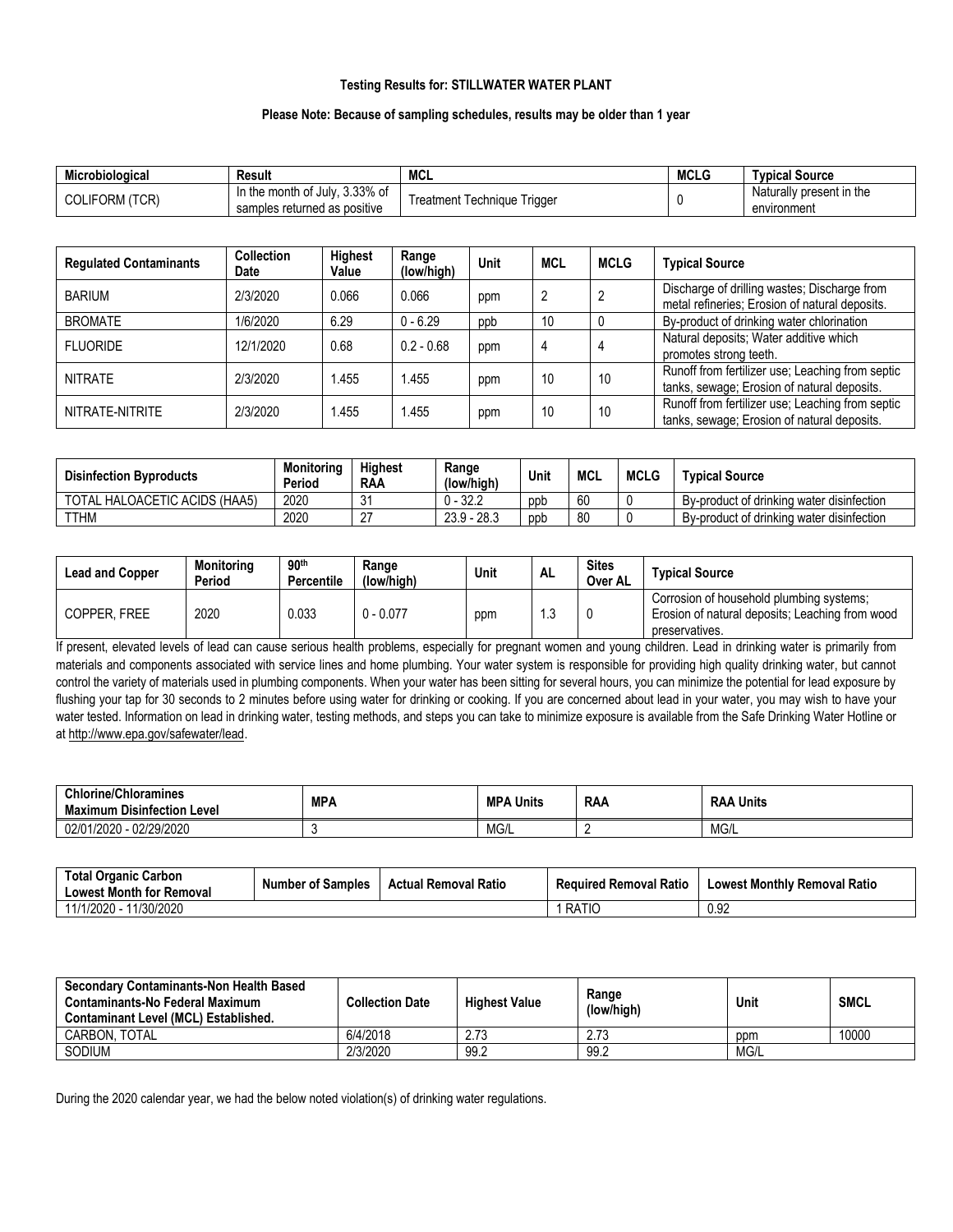| Compliance<br>Period                                       | Analyte                       | Comments |
|------------------------------------------------------------|-------------------------------|----------|
| <br>N0<br>the<br>alendarٽ<br><b>Occurred</b><br>/iolations | 2020<br>∵Year<br>$\sim$<br>νı |          |

Additional Required Health Effects Language:

Total organic carbon (TOC) has no health effects. However, total organic carbon provides a medium for the formation of disinfection byproducts. These byproducts include trihalomethanes (THMs) and haloacetic acids (HAAs). Drinking water containing these byproducts in excess of the MCL may lead to adverse health effects, liver or kidney problems, or nervous system effects, and may lead to an increased risk of getting cancer. Coliforms are bacteria that are naturally present in the environment and are used as an indicator that other, potentially harmful waterborne pathogens may be present, or that a potential pathway exists through which contamination may enter the drinking water distribution system. We found coliforms, indicating the need to look for potential problems in water treatment or distribution. When this occurs, we are required to conduct assessment(s) to identify and correct any problems that were found during these assessments. During the past year one Level 2 assessments were required to be completed for our water system. one Level 2 assessments were completed.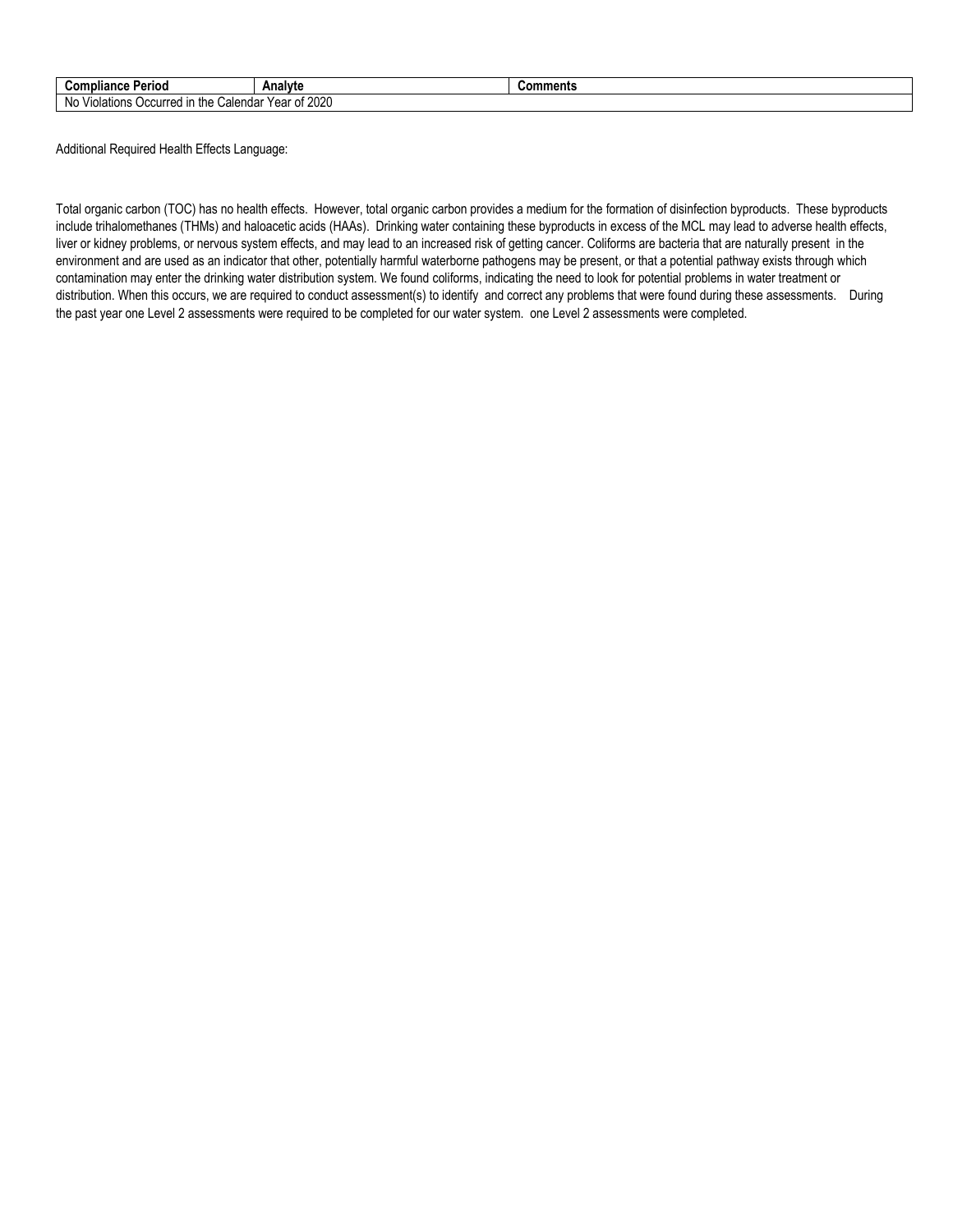# **IMPORTANT INFORMATION ABOUT YOUR DRINKING WATER**

# **Monitoring Requirements Not Met for STILLWATER WATER PLANT**

Our water system violated drinking water requirements over the past year. Even though these were not emergencies, as our customers, you have a right to know what happened and what we are doing (did) to correct these situations.

*We are required to monitor your drinking water for specific contaminants on a regular basis. Results of regular monitoring are an indicator of whether or not your drinking water meets health standards. During the following monitoring periods, we did not complete all monitoring or testing for the following contaminants, and therefore cannot be sure of the quality of your drinking water during that time.*

| Contaminant                 | <b>Begin Date</b> | <b>End Date</b> | $#$ of Samples<br><b>Required</b> | # of Samples<br>Missing |
|-----------------------------|-------------------|-----------------|-----------------------------------|-------------------------|
| <b>TOTAL ORGANIC CARBON</b> | 2/1/2017          | 2/28/2017       |                                   | 1                       |
| <b>TOTAL ORGANIC CARBON</b> | 8/1/2016          | 8/31/2016       |                                   |                         |
| <b>TOTAL ORGANIC CARBON</b> | 9/1/2016          | 9/30/2016       | 1                                 | 1                       |
| TOTAL ORGANIC CARBON        | 11/1/2016         | 11/30/2016      |                                   |                         |
| <b>TOTAL ORGANIC CARBON</b> | 3/1/2017          | 3/31/2017       | 1                                 | 1                       |
| TOTAL ORGANIC CARBON        | 12/1/2016         | 12/31/2016      |                                   |                         |
| <b>BROMATE</b>              | 3/1/2017          | 3/31/2017       |                                   | 1                       |
| NITRATE-NITRITE             | 1/1/2016          | 12/31/2016      |                                   |                         |
| TOTAL ORGANIC CARBON        | 3/1/2017          | 3/31/2017       |                                   | 1                       |
| TOTAL ORGANIC CARBON        | 2/1/2017          | 2/28/2017       |                                   | 1                       |
| TOTAL ORGANIC CARBON        | 11/1/2016         | 11/30/2016      | 1                                 | 1                       |
| TOTAL ORGANIC CARBON        | 12/1/2016         | 12/31/2016      |                                   | 1                       |
| TOTAL ORGANIC CARBON        | 9/1/2016          | 9/30/2016       | 1                                 |                         |
| TOTAL ORGANIC CARBON        | 8/1/2016          | 8/31/2016       |                                   |                         |